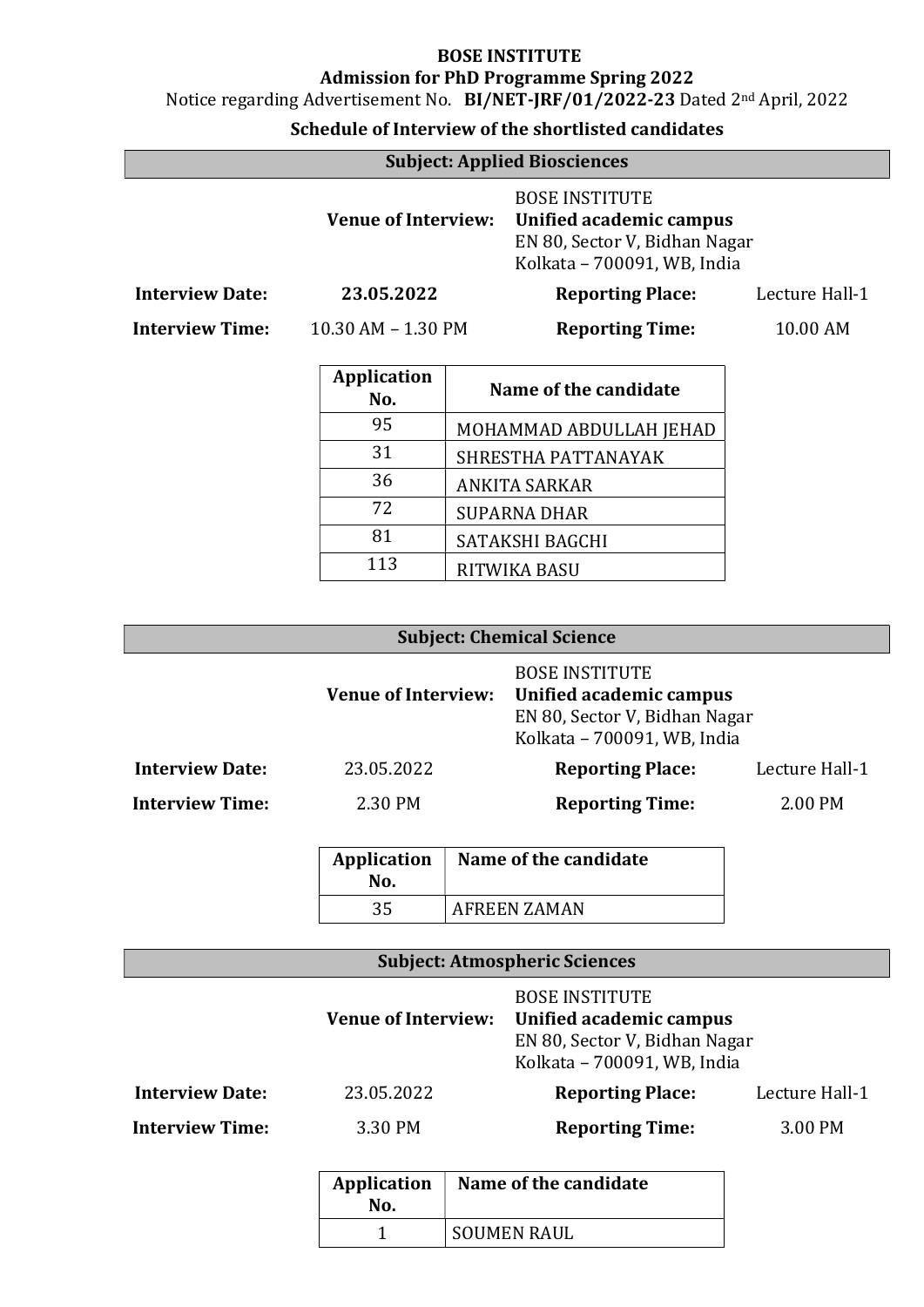Notice regarding Advertisement No. BI/NET-JRF/01/2022-23 Dated 2nd April, 2022

| <b>Subject: Physical Sciences</b> |                            |                                                                                                                  |                |  |
|-----------------------------------|----------------------------|------------------------------------------------------------------------------------------------------------------|----------------|--|
|                                   | <b>Venue of Interview:</b> | <b>BOSE INSTITUTE</b><br>Unified academic campus<br>EN 80, Sector V, Bidhan Nagar<br>Kolkata - 700091, WB, India |                |  |
| <b>Interview Date:</b>            | 24.05.2022                 | <b>Reporting Place:</b>                                                                                          | Lecture Hall-1 |  |
| <b>Interview Time:</b>            | $10.30$ AM $- 1.30$ PM     | <b>Reporting Time:</b>                                                                                           | 10.00 AM       |  |

| <b>Application</b><br>No. | Name of the candidate   |
|---------------------------|-------------------------|
| 16                        | <b>VISHAL NATH</b>      |
| 29                        | <b>SOUGATA KARMAKAR</b> |
| 32                        | <b>KAUSTAV DAS</b>      |
| 37                        | <b>SAWAN</b>            |
| 39                        | <b>TIPPUSULTAN B</b>    |
| 57                        | <b>INDRAYANI PATRA</b>  |
| 9                         | <b>MOUSONA PAL</b>      |

| <b>Interview Date:</b> | 24.05.2022        | <b>Reporting Place:</b> | Lecture Hall-1 |
|------------------------|-------------------|-------------------------|----------------|
| <b>Interview Time:</b> | 2.30 PM - 5.30 PM | <b>Reporting Time:</b>  | 2.00 PM        |

| <b>Application</b><br>No. | Name of the candidate       |
|---------------------------|-----------------------------|
| 65                        | <b>RAMNARAYAN BERA</b>      |
| 71                        | <b>KRISHNENDU BARMAN</b>    |
| 77                        | SAYANI MITRA                |
| 80                        | PRASENJIT BERA              |
| 17                        | <b>AURINDAM MONDAL</b>      |
| 18                        | <b>SHAILASH KUMAR VERMA</b> |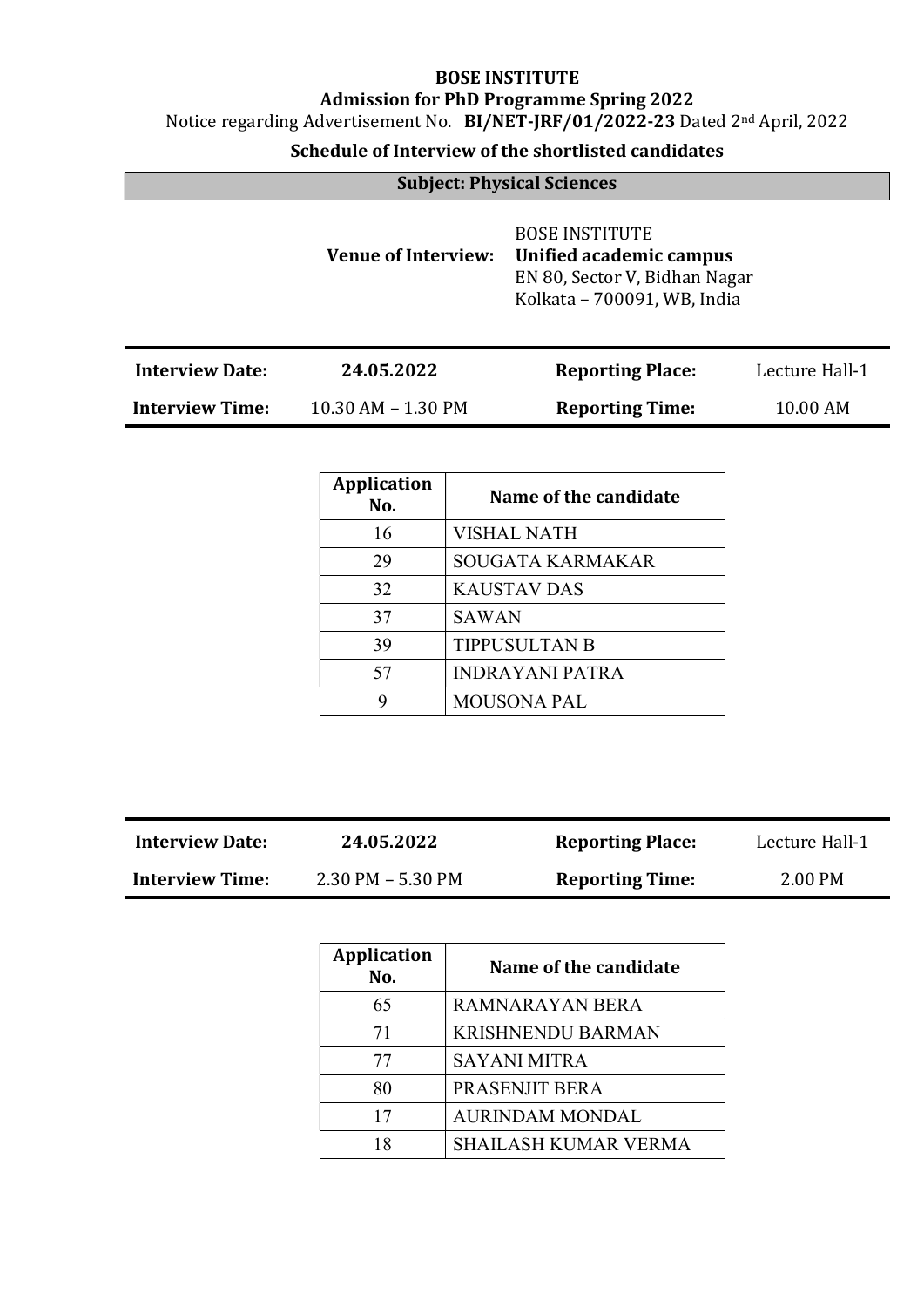Notice regarding Advertisement No. BI/NET-JRF/01/2022-23 Dated 2nd April, 2022

| <b>Subject: Physical Sciences</b> |  |  |  |  |
|-----------------------------------|--|--|--|--|
|-----------------------------------|--|--|--|--|

|                        | <b>Venue of Interview:</b> | <b>BOSE INSTITUTE</b><br>Unified academic campus<br>EN 80, Sector V, Bidhan Nagar<br>Kolkata - 700091, WB, India |                |  |
|------------------------|----------------------------|------------------------------------------------------------------------------------------------------------------|----------------|--|
| <b>Interview Date:</b> | 25.05.2022                 | <b>Reporting Place:</b>                                                                                          | Lecture Hall-1 |  |
| <b>Interview Time:</b> | 10.30 AM - 1.30 PM         | <b>Reporting Time:</b>                                                                                           | 10.00 AM       |  |

| <b>Application</b><br>No. | Name of the candidate    |
|---------------------------|--------------------------|
| 82                        | <b>SUSOVAN GIRI</b>      |
| 85                        | <b>ALDRIN B.E.</b>       |
| 88                        | <b>ANKIT KUMAR DAS</b>   |
| 96                        | <b>RAJIV KUMAR GUPTA</b> |
| 23                        | <b>RAHUL R</b>           |
| 24                        | ROUPYA GOPAL GHOSH       |

| <b>Interview Date:</b> | 25.05.2022            | <b>Reporting Place:</b> | Lecture Hall-1 |
|------------------------|-----------------------|-------------------------|----------------|
| <b>Interview Time:</b> | $2.30$ PM $-$ 5.30 PM | <b>Reporting Time:</b>  | 2.00 PM        |

| <b>Application</b><br>No. | Name of the candidate |
|---------------------------|-----------------------|
| 97                        | <b>SOURAV DUARI</b>   |
| 106                       | <b>RIYA PRAMANIK</b>  |
| 115                       | <b>SHARSHAD K</b>     |
| 83                        | AKRAM HOSSAIN SARKAR  |
| 87                        | <b>RAHUL MURALI</b>   |

| <b>Interview Date:</b> | 26.05.2022         | <b>Reporting Place:</b> | Lecture Hall-1 |
|------------------------|--------------------|-------------------------|----------------|
| <b>Interview Time:</b> | 10.30 AM - 1.30 PM | <b>Reporting Time:</b>  | 10.00 PM       |

| <b>Application</b><br>No. | Name of the candidate  |
|---------------------------|------------------------|
| 25                        | ANURAG BADETIYA        |
| 55                        | <b>MINTU HALDAR</b>    |
| 86                        | <b>SUBHAM SAHA</b>     |
| 112                       | SARJEETA KALUBHAI GAMI |
| 114                       | <b>SHILPA PRAKASH</b>  |
| 84                        | <b>MEHAK LOYAL</b>     |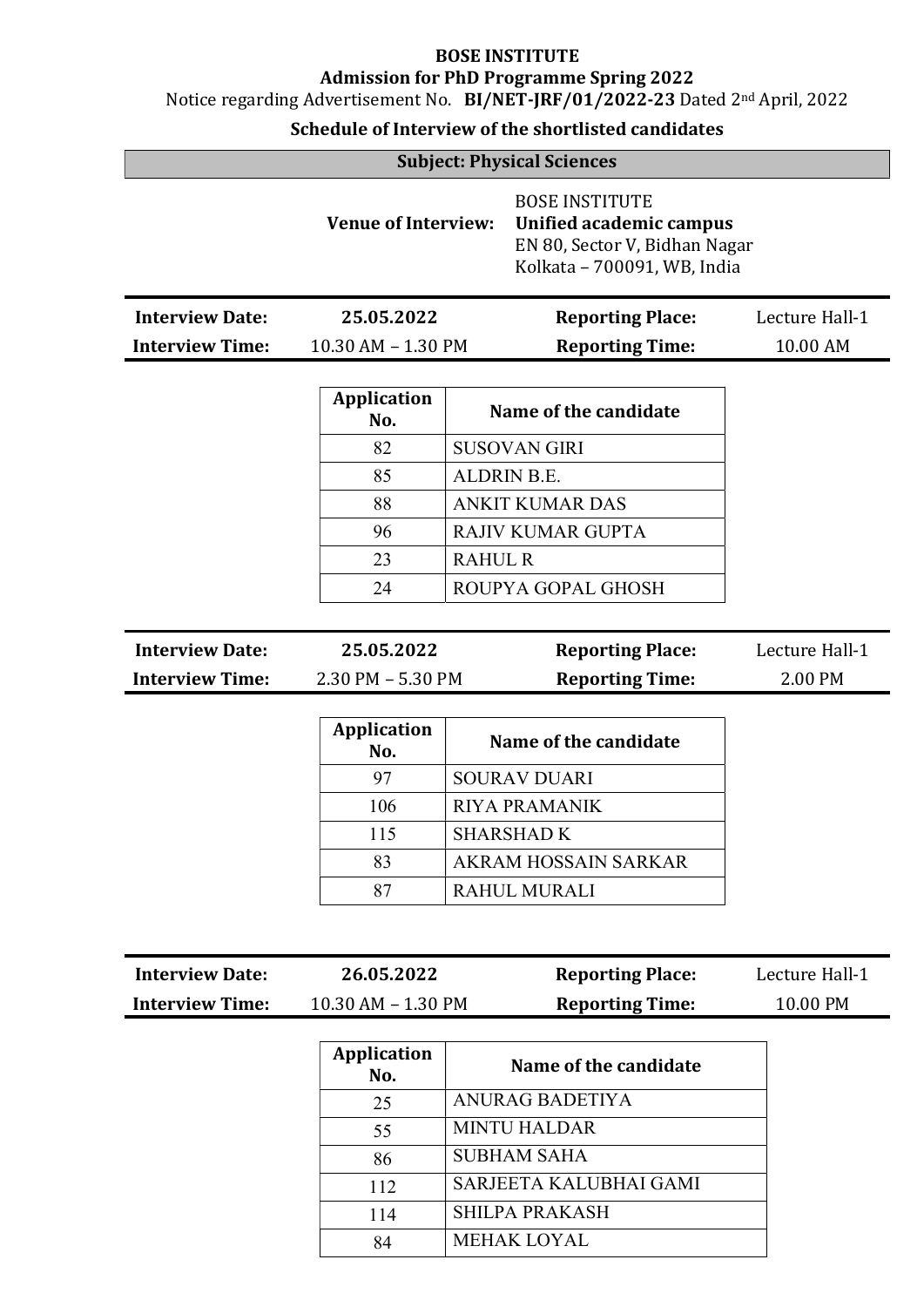Notice regarding Advertisement No. BI/NET-JRF/01/2022-23 Dated 2nd April, 2022

| <b>Subject: Life Sciences</b> |                            |                                                                                                                  |                |
|-------------------------------|----------------------------|------------------------------------------------------------------------------------------------------------------|----------------|
|                               | <b>Venue of Interview:</b> | <b>BOSE INSTITUTE</b><br>Unified academic campus<br>EN 80, Sector V, Bidhan Nagar<br>Kolkata - 700091, WB, India |                |
| <b>Interview Date:</b>        | 31.05.2022                 | <b>Reporting Place:</b>                                                                                          | Lecture Hall-1 |
| <b>Interview Time:</b>        | 10.30 AM - 1.30 PM         | <b>Reporting Time:</b>                                                                                           | 10.00 AM       |

| <b>Application</b><br>No. | Name of the candidate     |
|---------------------------|---------------------------|
| 6                         | <b>VISHAL DOGRA</b>       |
| 12                        | <b>SUBHASH KUMAR SAHU</b> |
| 15                        | <b>SAYANI HALDAR</b>      |
| 20                        | <b>ANTARA PRAMANICK</b>   |
| 21                        | PRIYA GHOSH               |
| 10                        | PRIYANKA YADAV            |

| <b>Interview Date:</b> | 31.05.2022        | <b>Reporting Place:</b> | Lecture Hall-1 |
|------------------------|-------------------|-------------------------|----------------|
| <b>Interview Time:</b> | 2.30 PM – 5.30 PM | <b>Reporting Time:</b>  | 2.00 PM        |

| <b>Application</b><br>No. | Name of the candidate     |
|---------------------------|---------------------------|
| 27                        | ANNESHWA BHATTACHARYA     |
| 28                        | <b>MRITTIKA DASGUPTA</b>  |
| 30                        | MOUMITA CHATTOPADHYAY     |
| 38                        | NILANJANA SARKAR          |
| 51                        | <b>MAHESWARI DASGUPTA</b> |
| 11                        | <b>JASHASRI DAS</b>       |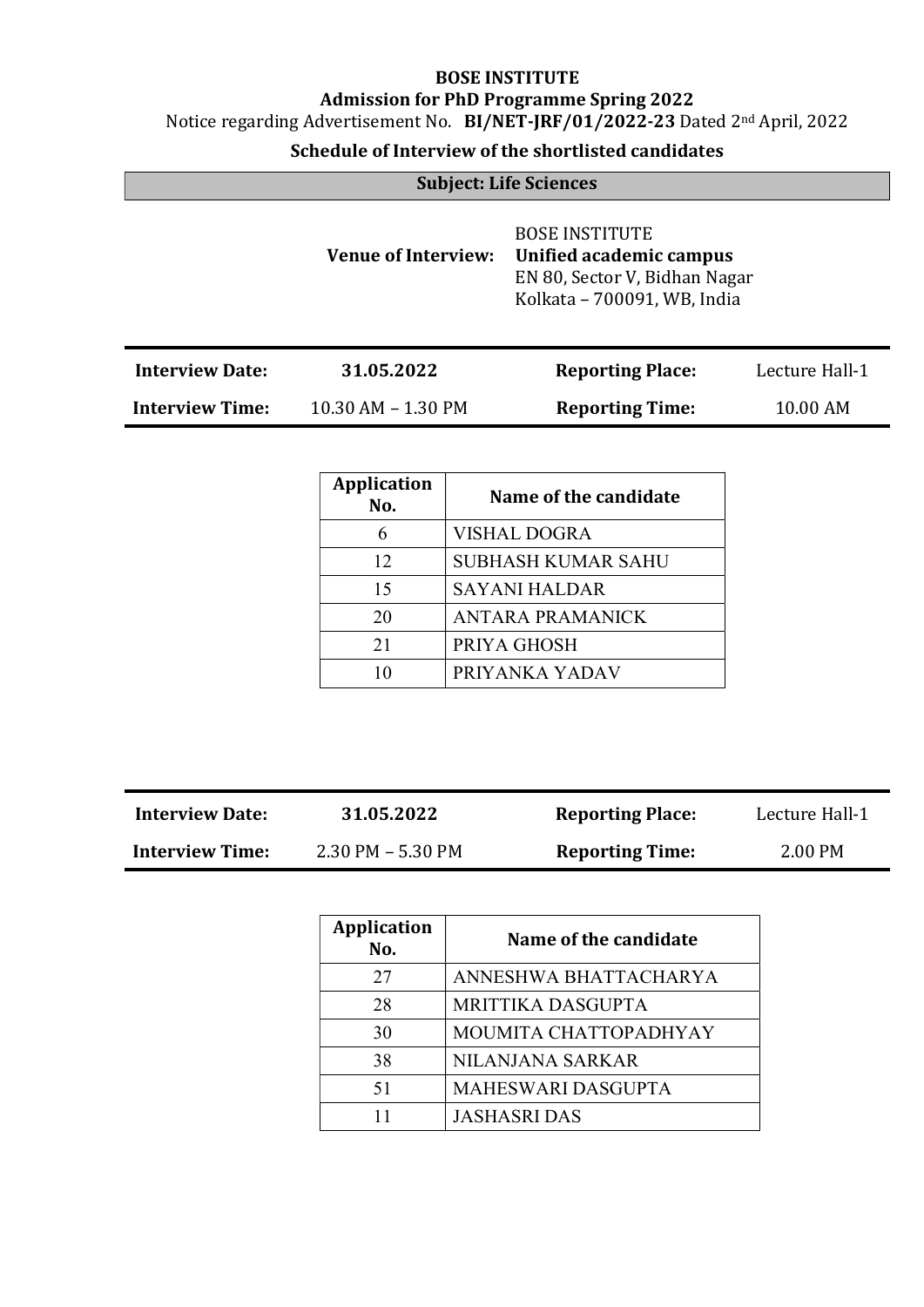Notice regarding Advertisement No. BI/NET-JRF/01/2022-23 Dated 2nd April, 2022

| <b>Subject: Life Sciences</b> |                            |                                                                                                                  |                |
|-------------------------------|----------------------------|------------------------------------------------------------------------------------------------------------------|----------------|
|                               | <b>Venue of Interview:</b> | <b>BOSE INSTITUTE</b><br>Unified academic campus<br>EN 80, Sector V, Bidhan Nagar<br>Kolkata - 700091, WB, India |                |
| <b>Interview Date:</b>        | 01.06.2022                 | <b>Reporting Place:</b>                                                                                          | Lecture Hall-1 |
| <b>Interview Time:</b>        | $10.30$ AM $- 1.30$ PM     | <b>Reporting Time:</b>                                                                                           | 10.00 AM       |

| Application<br>No. | Name of the candidate        |
|--------------------|------------------------------|
| 56                 | PRIYA KUMARI                 |
| 58                 | PUSHPENDRA SINGH GAHLOT      |
| 59                 | <b>JASHVANT KUMAR PRASAD</b> |
| 62                 | <b>ISHITA SHAW</b>           |
| 63                 | <b>SHUBHOMITA MALLICK</b>    |
| 66                 | <b>ANWESHA GHOSH</b>         |
| 26                 | <b>MANOJ SI</b>              |

| <b>Interview Date:</b> | 01.06.2022           | <b>Reporting Place:</b> | Lecture Hall-1 |
|------------------------|----------------------|-------------------------|----------------|
| <b>Interview Time:</b> | $2.30$ PM $-5.30$ PM | <b>Reporting Time:</b>  | 2.00 PM        |

| <b>Application</b><br>No. | Name of the candidate     |
|---------------------------|---------------------------|
| 69                        | <b>SRESHTHA CHOWDHURY</b> |
| 70                        | ATRI MUKHOPADHYAY         |
| 74                        | <b>SAYAK DAS</b>          |
| 75                        | <b>AYANTIKA NANDI</b>     |
| 78                        | <b>NILIMA HATI</b>        |
| 34                        | <b>SUBHASISH ROY</b>      |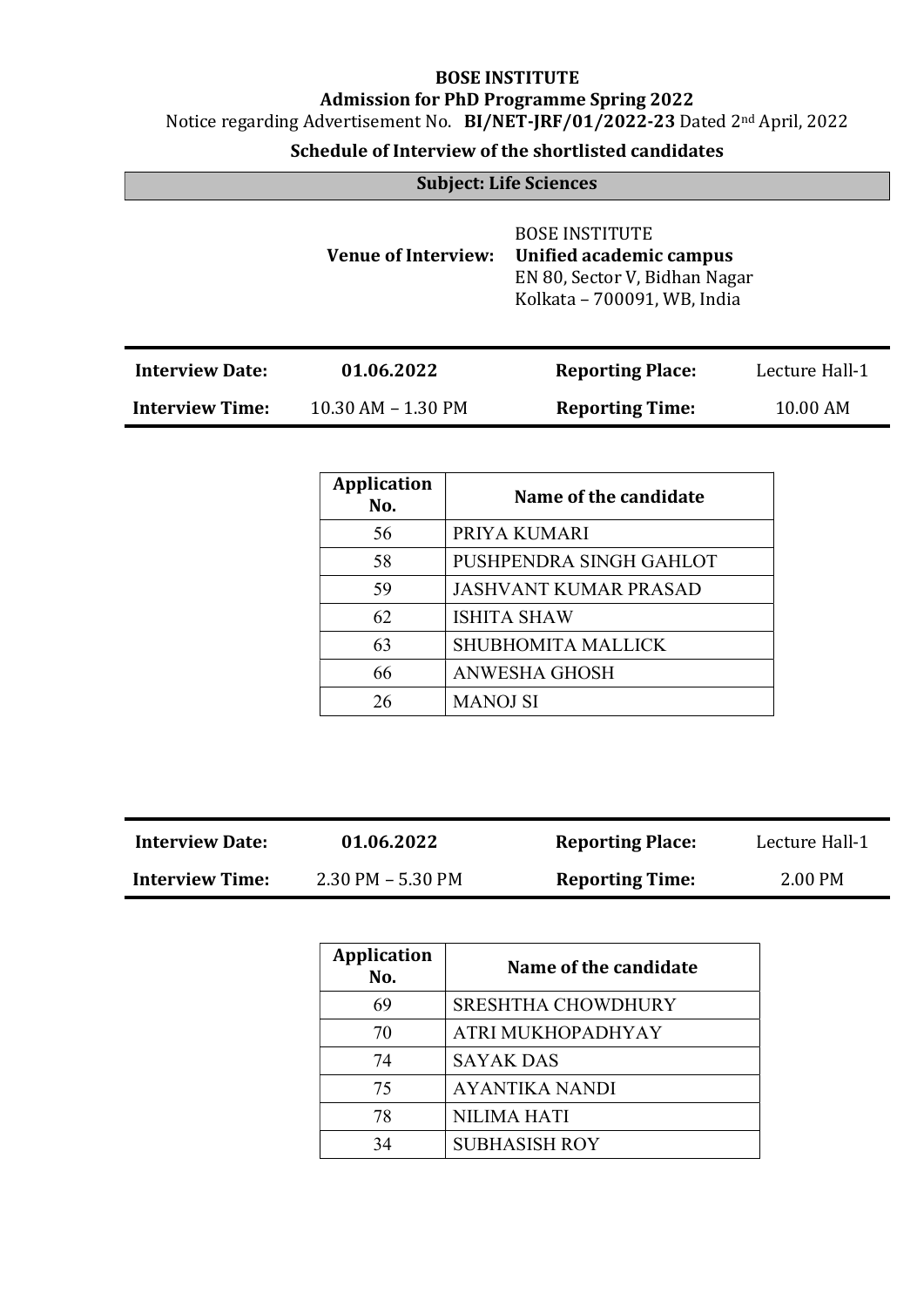Notice regarding Advertisement No. BI/NET-JRF/01/2022-23 Dated 2nd April, 2022

| <b>Subject: Life Sciences</b> |                            |                                                                                                                  |                |
|-------------------------------|----------------------------|------------------------------------------------------------------------------------------------------------------|----------------|
|                               | <b>Venue of Interview:</b> | <b>BOSE INSTITUTE</b><br>Unified academic campus<br>EN 80, Sector V, Bidhan Nagar<br>Kolkata - 700091, WB, India |                |
| <b>Interview Date:</b>        | 02.06.2022                 | <b>Reporting Place:</b>                                                                                          | Lecture Hall-1 |
| <b>Interview Time:</b>        | $10.30$ AM $- 1.30$ PM     | <b>Reporting Time:</b>                                                                                           | 10.00 AM       |

| <b>Application</b><br>No. | Name of the candidate |
|---------------------------|-----------------------|
| 90                        | <b>SWETA MAHANTA</b>  |
| 100                       | <b>ABHIJIT SIKARY</b> |
| 101                       | <b>SAMIRAN HAZRA</b>  |
| 102                       | RITUPARNA CHATTERJEE  |
| 104                       | PABITRA MANDAL        |
| 60                        | <b>DHRUBA SOM</b>     |

| <b>Interview Date:</b> | 02.06.2022           | <b>Reporting Place:</b> | Lecture Hall-1 |
|------------------------|----------------------|-------------------------|----------------|
| <b>Interview Time:</b> | $2.30$ PM $-5.30$ PM | <b>Reporting Time:</b>  | 2.00 PM        |

| <b>Application</b><br>No. | Name of the candidate  |
|---------------------------|------------------------|
| 107                       | <b>DEBLINA NATH</b>    |
| 108                       | PALEM PRANATHI         |
| 109                       | <b>JYOTIRMOYEE ROY</b> |
| 111                       | <b>SUBHAJIT HAZRA</b>  |
| 116                       | <b>GEETANJALI EKKA</b> |
| 73                        | <b>NIRUPAM ROY</b>     |